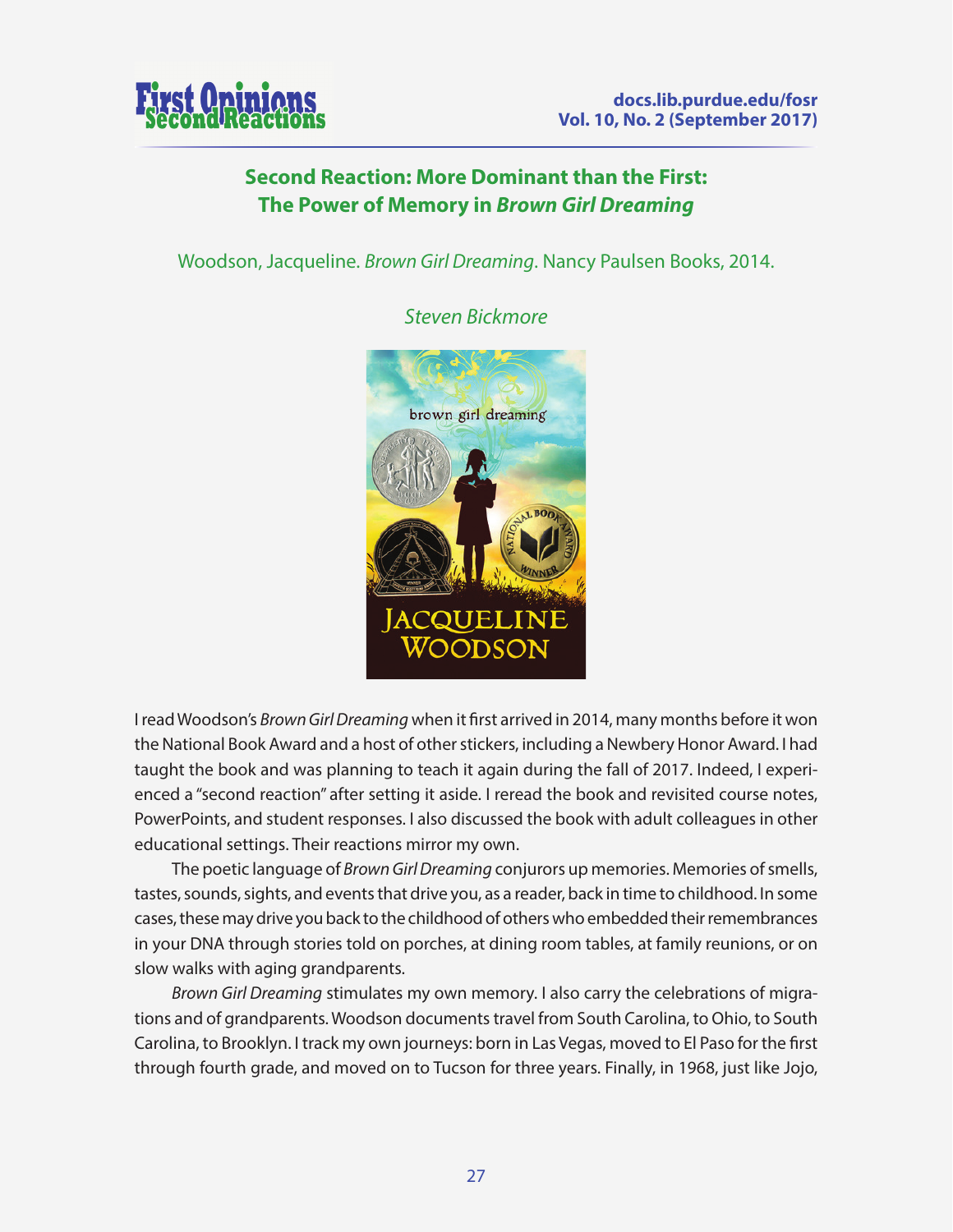I left Tucson, and instead of landing in California grass (Lennon and McCartney), I was back in Las Vegas for junior high and high school. I went to integrated schools, fell in love with white loafers, bell-bottom jeans, striped shirts, embraced my out-of-control, curly hair in a loose afro, and was enthralled with James Brown, The Temptations, The Dramatics, and the O-Jays.

I have wrestled with my white privilege from the moment I was elected student body president and Alvin Smith, the vice president, was elected as the first black student body president in the school's history (Fasching-Varner, Sulentic Dowell, Bickmore, and Bickmore). Our alliance, as the only two males in student government, was an enlightening experience. Every summer as our family visited grandparents, aunts, uncles, and cousins in Salt Lake City and Logan, Utah, I became acutely aware that their level of racial interaction was significantly different from the experience I was having in the late 1960s and early '70s. Rereading *Brown Girl Dreaming* once again had me confronting my history of racial bias, even as I advocate for diversity in books and social justice in America's schools.

Woodson fondly remembers conversations on porches, turned dirt in her grandfather's garden—"*pole beans* and *tomatoes*, *okra* and *corn*/*sweet peas* and *sugar snaps*, *lettuce* and *squash*"—(97), travel food "tucked gently into cardboard shoe boxes and tied with string" (36) and "lemon-chiffon ice cream" (71). I remember open irrigation ditches lined with dandelions, fresh peaches, and cherries; earwigs crawling through the sandbox; and handfuls of Cap'n Crunch as our grandmother held the box and enticed all of the cousins to continue our walk for another block or two.

Woodson states her emerging artist's desire: "I want to catch words one day. I want to hold them / then blow gently, / watch them float / right out of my hands" (169). This book, those written before it, and those yet to come corroborate the fulfillment of Woodson's desire and impact.

Throughout *Brown Girl Dreaming*, Woodson bears witness to the power of memory, from the written word to the urge to create. Her memories nurture my own as a grandfather. Woodson's grandmother calls her and her siblings "HopeDellJackie" (45), and to my grandfather we were "Steve, Dawn, Jack, Kent and Terry—old boy" in every weekly letter. I wonder if my interactions with my grandchildren will instill memories of a man who handed them book after book and as one who helped carry the burdens of others. Will they know, as an educator, that I strived to make everyone feel they were in the fabric store of Woodson's youth:

At the Fabric store, we were not Colored

or Negro. We are not thieves or shameful

or something to be hidden away.

At the fabric store, we're just people. (91)

I am bolstered by the book's language; by its metaphors and imagery; by its memories and hope; and by its witness. As I approach each class, I promote diverse books in terms of